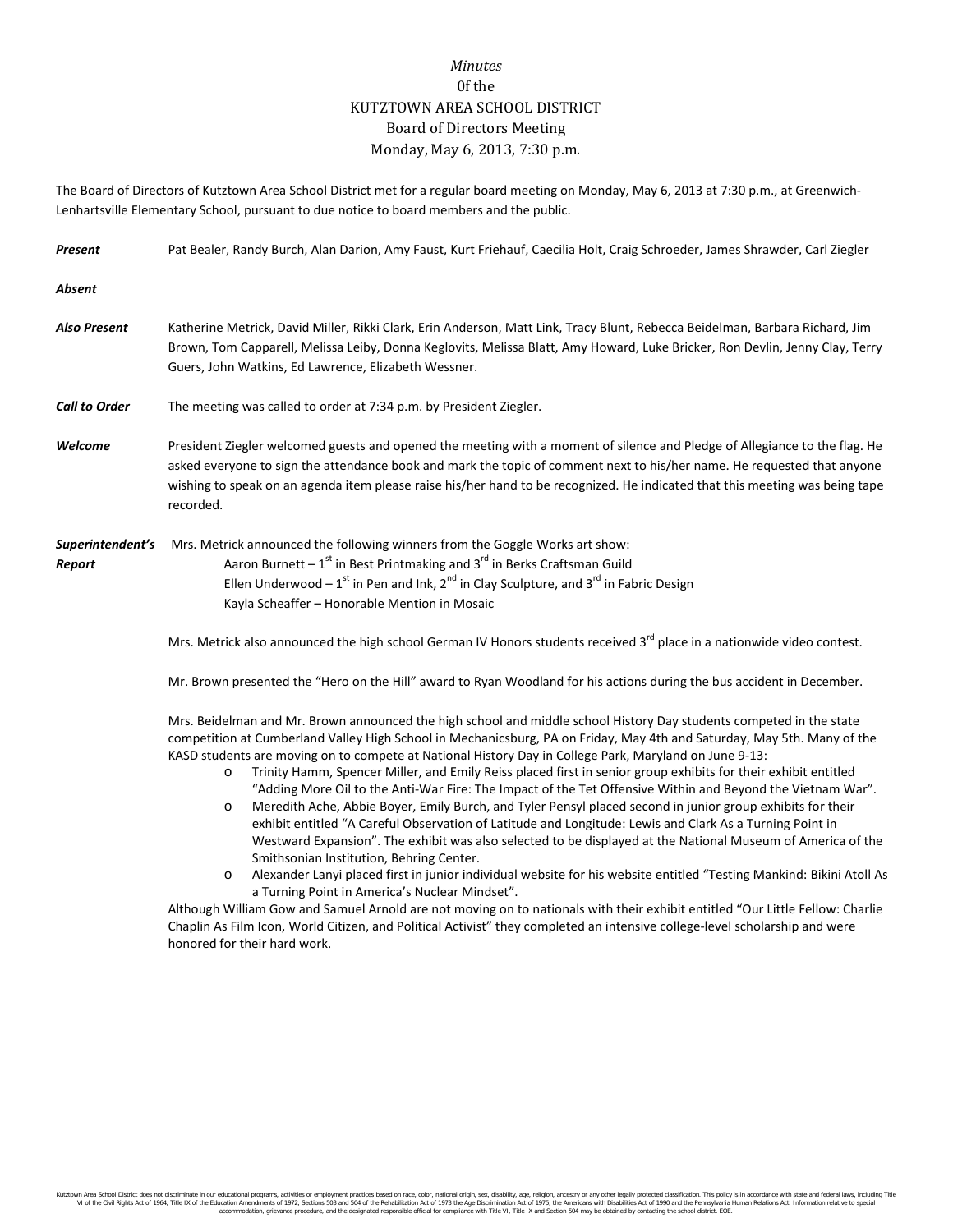| Personnel              | Motion made by Pat Bealer, seconded by Randy Burch, to approve the following personnel items:<br>The acceptance, with regret, of the resignation due to retirement of Louise M. Hutchings as a special education<br>1.<br>paraeducator, effective June 6, 2013.<br>The approval of a retirement date change for Melanie A. Wessner from June 30, 2013 to June 5, 2013.<br>2.<br>3.<br>The approval of Stephen A. Miller as a substitute teacher for the 2012-2013 school year, effective May 7, 2013, at a rate of<br>\$100 per day for days 1-20 and \$110 per day for days 21 and thereafter.<br>The approval of Michael L. Kramer as an assistant track coach for the 2012-2013 school year, effective April 15, 2013, at a<br>4.<br>stipend of \$1,075.<br>The approval of Andrew J. Miller as a volunteer baseball coach for the 2012-2013 school year, effective March 4, 2013.<br>5.<br>6.<br>The approval of Douglas L. Knoblauch as a substitute bus/van driver for Eshelman Transportation, effective April 15, 2013.<br>7.<br>The approval of a PLACEHOLDER as an assistant golf coach for the 2013-2014 school year.<br>All Personnel are Approved Pending the District's Receipt of All Mandated Credentials |                                                                                                                                                                                                                                                                                                                                                                                                                                                                                                                                                                                                                                                                                                                                                                                                                                                                                                                                                                                                                                                                                                                                                                                                                                                                                                                                                                                                                                                                                                                                                                                                                                                                                                                                                                                                                                                                                                          |          |  |  |
|------------------------|---------------------------------------------------------------------------------------------------------------------------------------------------------------------------------------------------------------------------------------------------------------------------------------------------------------------------------------------------------------------------------------------------------------------------------------------------------------------------------------------------------------------------------------------------------------------------------------------------------------------------------------------------------------------------------------------------------------------------------------------------------------------------------------------------------------------------------------------------------------------------------------------------------------------------------------------------------------------------------------------------------------------------------------------------------------------------------------------------------------------------------------------------------------------------------------------------------------------------|----------------------------------------------------------------------------------------------------------------------------------------------------------------------------------------------------------------------------------------------------------------------------------------------------------------------------------------------------------------------------------------------------------------------------------------------------------------------------------------------------------------------------------------------------------------------------------------------------------------------------------------------------------------------------------------------------------------------------------------------------------------------------------------------------------------------------------------------------------------------------------------------------------------------------------------------------------------------------------------------------------------------------------------------------------------------------------------------------------------------------------------------------------------------------------------------------------------------------------------------------------------------------------------------------------------------------------------------------------------------------------------------------------------------------------------------------------------------------------------------------------------------------------------------------------------------------------------------------------------------------------------------------------------------------------------------------------------------------------------------------------------------------------------------------------------------------------------------------------------------------------------------------------|----------|--|--|
|                        | Roll call vote: Yes 9<br>Motion carried.                                                                                                                                                                                                                                                                                                                                                                                                                                                                                                                                                                                                                                                                                                                                                                                                                                                                                                                                                                                                                                                                                                                                                                                  | No 0                                                                                                                                                                                                                                                                                                                                                                                                                                                                                                                                                                                                                                                                                                                                                                                                                                                                                                                                                                                                                                                                                                                                                                                                                                                                                                                                                                                                                                                                                                                                                                                                                                                                                                                                                                                                                                                                                                     | Absent 0 |  |  |
| <b>Board Treasurer</b> | Directors for the 2013-2014 school year at a stipend of \$1,050.<br>Roll call vote: Yes 9<br>Motion carried.                                                                                                                                                                                                                                                                                                                                                                                                                                                                                                                                                                                                                                                                                                                                                                                                                                                                                                                                                                                                                                                                                                              | Motion made by Al Darion, seconded by Pat Bealer, to appoint David J. Miller as treasurer to the Kutztown Area Board of School<br>No 0                                                                                                                                                                                                                                                                                                                                                                                                                                                                                                                                                                                                                                                                                                                                                                                                                                                                                                                                                                                                                                                                                                                                                                                                                                                                                                                                                                                                                                                                                                                                                                                                                                                                                                                                                                   | Absent 0 |  |  |
| <b>Board Secretary</b> | Motion made by Caecilia Holt, seconded by Pat Bealer, to appoint Rikki L. Clark as secretary to the Kutztown Area Board of<br>School Directors for the term commencing on July 1, 2013 through June 30, 2017 at a stipend of \$2,500 for the 2013-2014<br>school year.                                                                                                                                                                                                                                                                                                                                                                                                                                                                                                                                                                                                                                                                                                                                                                                                                                                                                                                                                    |                                                                                                                                                                                                                                                                                                                                                                                                                                                                                                                                                                                                                                                                                                                                                                                                                                                                                                                                                                                                                                                                                                                                                                                                                                                                                                                                                                                                                                                                                                                                                                                                                                                                                                                                                                                                                                                                                                          |          |  |  |
|                        | Roll call vote: Yes 9<br>Motion carried.                                                                                                                                                                                                                                                                                                                                                                                                                                                                                                                                                                                                                                                                                                                                                                                                                                                                                                                                                                                                                                                                                                                                                                                  | No 0                                                                                                                                                                                                                                                                                                                                                                                                                                                                                                                                                                                                                                                                                                                                                                                                                                                                                                                                                                                                                                                                                                                                                                                                                                                                                                                                                                                                                                                                                                                                                                                                                                                                                                                                                                                                                                                                                                     | Absent 0 |  |  |
| 2013 ESY               | session on Thursday, July 4, 2013.<br>Elementary School Learning Support at Kutztown Elementary<br>Middle School Learning Support at Kutztown Area Middle School<br>Life Skills Support at Kutztown Elementary School<br>Roll call vote: Yes 9                                                                                                                                                                                                                                                                                                                                                                                                                                                                                                                                                                                                                                                                                                                                                                                                                                                                                                                                                                            | Motion made by Pat Bealer, seconded by Randy Burch, to approve the 2013 Extended School Year (ESY) and High School<br>Summer Work Program and staffing for eligible special education students. One teacher preparation day will be granted for<br>both programs. ESY students will attend on Monday, Tuesday, Wednesday, and Thursday from June 17 through July 25, 2013.<br>Hours of instruction for both programs will be 9:00 a.m. to 11:30 a.m. Neither ESY nor Summer Work Programs will be in<br>Instructor-Vickie L. Bastian at the then current curriculum rate<br>Paraeducator-Ambika Khanna at a rate of \$14.00 per hour for ESY only<br>Paraeducator- Nora B. Bullock at a rate of \$14.00 per hour for ESY only<br>Instructor-Rachel L. Christian at the then current curriculum rate<br>High School ESL - ESY at Kutztown Elementary School (Tuesday and Thursday only)<br>Instructor-Katharine S. Mannai at the then current curriculum rate<br>Instructor-Linda M. Schroeder at the then current curriculum rate<br>Paraeducator- Martha J. Bergman at a rate of \$14.00 per hour for ESY only<br>Paraeducator-Marianne E. Hill-Strackbein at a rate of \$14.00 per hour for ESY only<br>Paraeducator-Melissa S. Giacobello at a rate of \$14.00 per hour for ESY only<br>High School Summer Work Program at the Kutztown Middle School and Kutztown Elementary School<br>Paraeducator-Alison J. VanDuren at a rate of \$14.00 per hour for ESY only<br>Paraeducator-Amy J. Pettit at a rate of \$14.00 per hour for ESY only<br>Braille Transcription: Kay L. Gernert for 100 hours at a rate of \$14.00 per hour for ESY only<br>Additional Personnel, effective June 17 through July 25, 2013 from 9:00-11:45 a.m.<br>Nurse Aide-Carol J. Fairchild at the employee's then current hourly rate<br>Substitute School Nurse-Brenda K. Loeb at the then current curriculum rate<br>No 0 | Absent 0 |  |  |
|                        | Motion carried.                                                                                                                                                                                                                                                                                                                                                                                                                                                                                                                                                                                                                                                                                                                                                                                                                                                                                                                                                                                                                                                                                                                                                                                                           |                                                                                                                                                                                                                                                                                                                                                                                                                                                                                                                                                                                                                                                                                                                                                                                                                                                                                                                                                                                                                                                                                                                                                                                                                                                                                                                                                                                                                                                                                                                                                                                                                                                                                                                                                                                                                                                                                                          |          |  |  |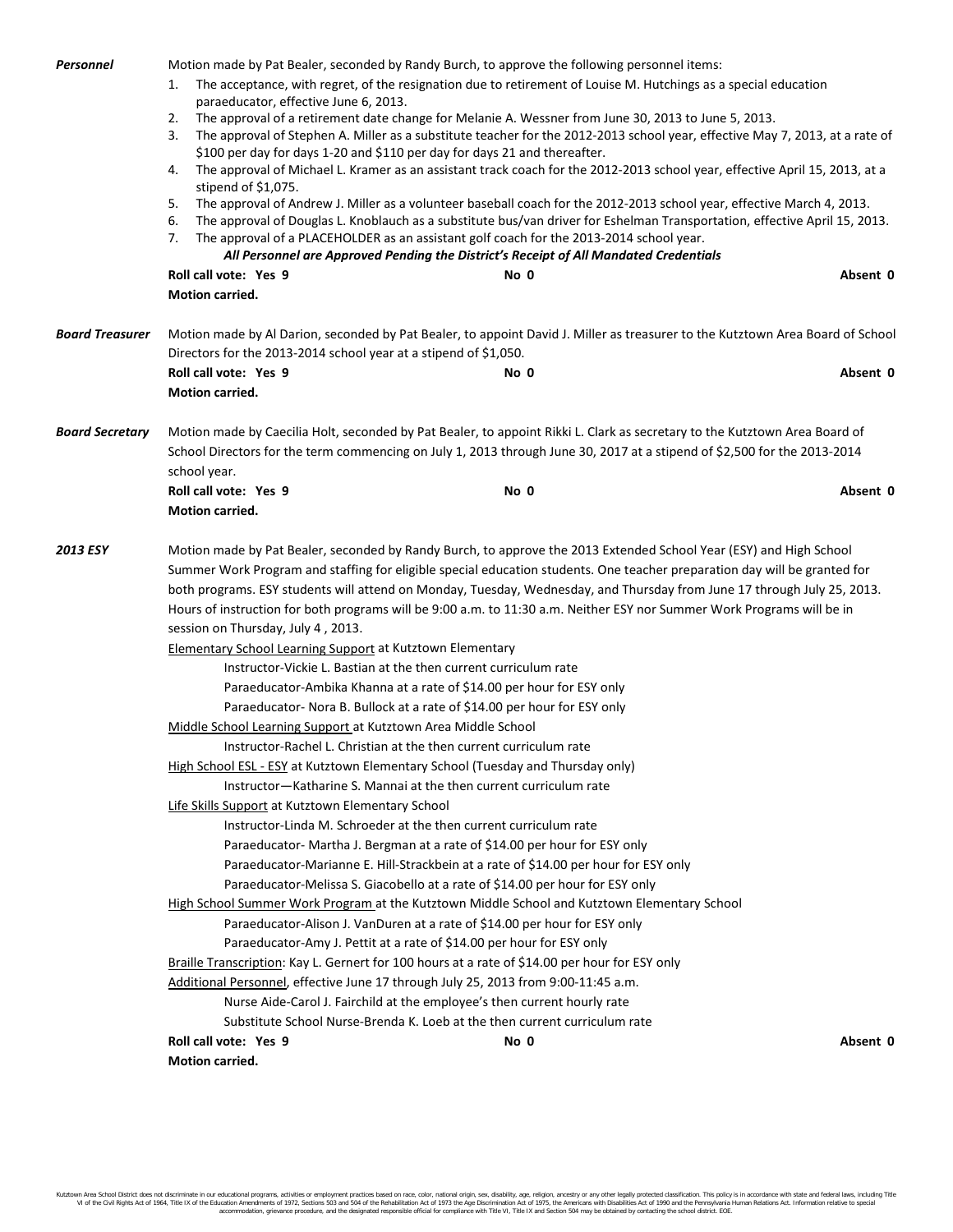| <b>ESY Services</b>                                                                                                                                                                                                                                                                                         | Motion made by Caecilia Holt, seconded by Pat Bealer, to approve the agreement for special education Extended School Year<br>(ESY) services for a student with New Story Schools. The approximate commencement and termination dates are June 24, 2013<br>and August 9, 2013 respectively. |                                       |              |                                                                                                                                               |          |  |
|-------------------------------------------------------------------------------------------------------------------------------------------------------------------------------------------------------------------------------------------------------------------------------------------------------------|--------------------------------------------------------------------------------------------------------------------------------------------------------------------------------------------------------------------------------------------------------------------------------------------|---------------------------------------|--------------|-----------------------------------------------------------------------------------------------------------------------------------------------|----------|--|
|                                                                                                                                                                                                                                                                                                             | Roll call vote: Yes 9<br><b>Motion carried.</b>                                                                                                                                                                                                                                            |                                       | No 0         |                                                                                                                                               | Absent 0 |  |
| <b>District</b><br><b>Depositories</b>                                                                                                                                                                                                                                                                      | Motion made by Pat Bealer, seconded by Caecilia Holt, to approve the appointment of the following institutions as district<br>depositories for the 2013-2014 school year:                                                                                                                  |                                       |              |                                                                                                                                               |          |  |
|                                                                                                                                                                                                                                                                                                             | National Penn Bank<br>Citizens Bank                                                                                                                                                                                                                                                        | <b>Wells Fargo</b><br><b>PNC Bank</b> |              | PLGIT (Pennsylvania Local Government Investment Trust)<br>PSDLAF (Pennsylvania School District Liquid Asset Fund)                             |          |  |
|                                                                                                                                                                                                                                                                                                             | Sovereign Bank<br>Roll call vote: Yes 9                                                                                                                                                                                                                                                    | Fleetwood Bank                        | No 0         |                                                                                                                                               | Absent 0 |  |
|                                                                                                                                                                                                                                                                                                             | Motion carried.                                                                                                                                                                                                                                                                            |                                       |              |                                                                                                                                               |          |  |
| Grant<br><b>Participation</b>                                                                                                                                                                                                                                                                               | Motion made by Jim Shrawder, seconded by Randy Burch, to grant permission to the administration to apply for all appropriate<br>grants and/or waivers that become available for the 2013-2014 school year.                                                                                 |                                       |              |                                                                                                                                               |          |  |
|                                                                                                                                                                                                                                                                                                             | Roll call vote: Yes 9                                                                                                                                                                                                                                                                      |                                       | No 0         |                                                                                                                                               | Absent 0 |  |
|                                                                                                                                                                                                                                                                                                             | Motion carried.                                                                                                                                                                                                                                                                            |                                       |              |                                                                                                                                               |          |  |
| Policies – First<br><b>Reading</b>                                                                                                                                                                                                                                                                          | Policy 119.1 Controversial Issues                                                                                                                                                                                                                                                          |                                       |              | Motion made by Pat Bealer, seconded by Caecilia Holt, to approve the first reading of the following policies:                                 |          |  |
|                                                                                                                                                                                                                                                                                                             | Policy 216 Student Records                                                                                                                                                                                                                                                                 |                                       |              |                                                                                                                                               |          |  |
|                                                                                                                                                                                                                                                                                                             | Policy 331 Job Related Expenses                                                                                                                                                                                                                                                            |                                       |              |                                                                                                                                               |          |  |
|                                                                                                                                                                                                                                                                                                             | Motion made Amy Faust, seconded by Al Darion to amend the motion to remove Policy 119.1 from the first reading.                                                                                                                                                                            |                                       |              |                                                                                                                                               |          |  |
|                                                                                                                                                                                                                                                                                                             | Roll call vote: Yes 3 (Faust, Friehauf, Shrawder)<br>Motion not carried.                                                                                                                                                                                                                   |                                       | No 6         |                                                                                                                                               | Absent 0 |  |
|                                                                                                                                                                                                                                                                                                             | Motion made by Pat Bealer, seconded by Caecilia Holt, to approve the first reading of the following policies:<br>Policy 119.1 Controversial Issues<br>Policy 216 Student Records<br>Policy 331 Job Related Expenses                                                                        |                                       |              |                                                                                                                                               |          |  |
|                                                                                                                                                                                                                                                                                                             | Roll call vote: Yes 8<br>Motion carried.                                                                                                                                                                                                                                                   |                                       | No 1 (Faust) |                                                                                                                                               | Absent 0 |  |
| <b>Reading</b>                                                                                                                                                                                                                                                                                              | and Communicable Diseases.                                                                                                                                                                                                                                                                 |                                       |              | Policy 203 - Second Motion made by Pat Bealer, seconded by Randy Burch, to approve the second reading and adoption of Policy 203 Immunization |          |  |
|                                                                                                                                                                                                                                                                                                             | Roll call vote: Yes 9<br><b>Motion carried.</b>                                                                                                                                                                                                                                            |                                       | No 0         |                                                                                                                                               | Absent 0 |  |
| <b>Giant Food Store</b><br>Motion made by Pat Bealer, seconded by Kurt Friehauf, to approve a Charge Sales Account to be used at the Giant Food Store in<br>Kutztown. The account would be used by the family and consumer science teacher, principals, business office, and board<br>Account<br>secretary. |                                                                                                                                                                                                                                                                                            |                                       |              |                                                                                                                                               |          |  |
|                                                                                                                                                                                                                                                                                                             | Roll call vote: Yes 9<br><b>Motion carried.</b>                                                                                                                                                                                                                                            |                                       | No 0         |                                                                                                                                               | Absent 0 |  |
| Giant/Martin's<br><b>Fleet Account</b>                                                                                                                                                                                                                                                                      | Motion made by Pat Bealer, seconded by Kurt Friehauf, to approve the application for a Giant/Martin's Tops Fleet Service<br>Account. This will allow van drivers and maintenance employees to purchase gasoline at the pumps at the Giant Food Store in<br>Kutztown.                       |                                       |              |                                                                                                                                               |          |  |
|                                                                                                                                                                                                                                                                                                             | Roll call vote: Yes 9<br>Motion carried.                                                                                                                                                                                                                                                   |                                       | No 0         |                                                                                                                                               | Absent 0 |  |
| <b>Vision Insurance</b>                                                                                                                                                                                                                                                                                     |                                                                                                                                                                                                                                                                                            |                                       |              | Motion made by Pat Bealer, seconded by Caecilia Holt, to accept the renewal rates for 2013-2014 Capital Blue Cross Employee                   |          |  |
|                                                                                                                                                                                                                                                                                                             | Vision Insurance. The rates will be the same as the previous year.                                                                                                                                                                                                                         |                                       |              |                                                                                                                                               |          |  |
|                                                                                                                                                                                                                                                                                                             | Roll call vote: Yes 9<br>Motion carried.                                                                                                                                                                                                                                                   |                                       | No 0         |                                                                                                                                               | Absent 0 |  |

Kutztown Area School District does not discriminate in our educational programs, activities or employment practices based on race, color, national origin, sex, disability, age, religion, ancestry or any other legally prot